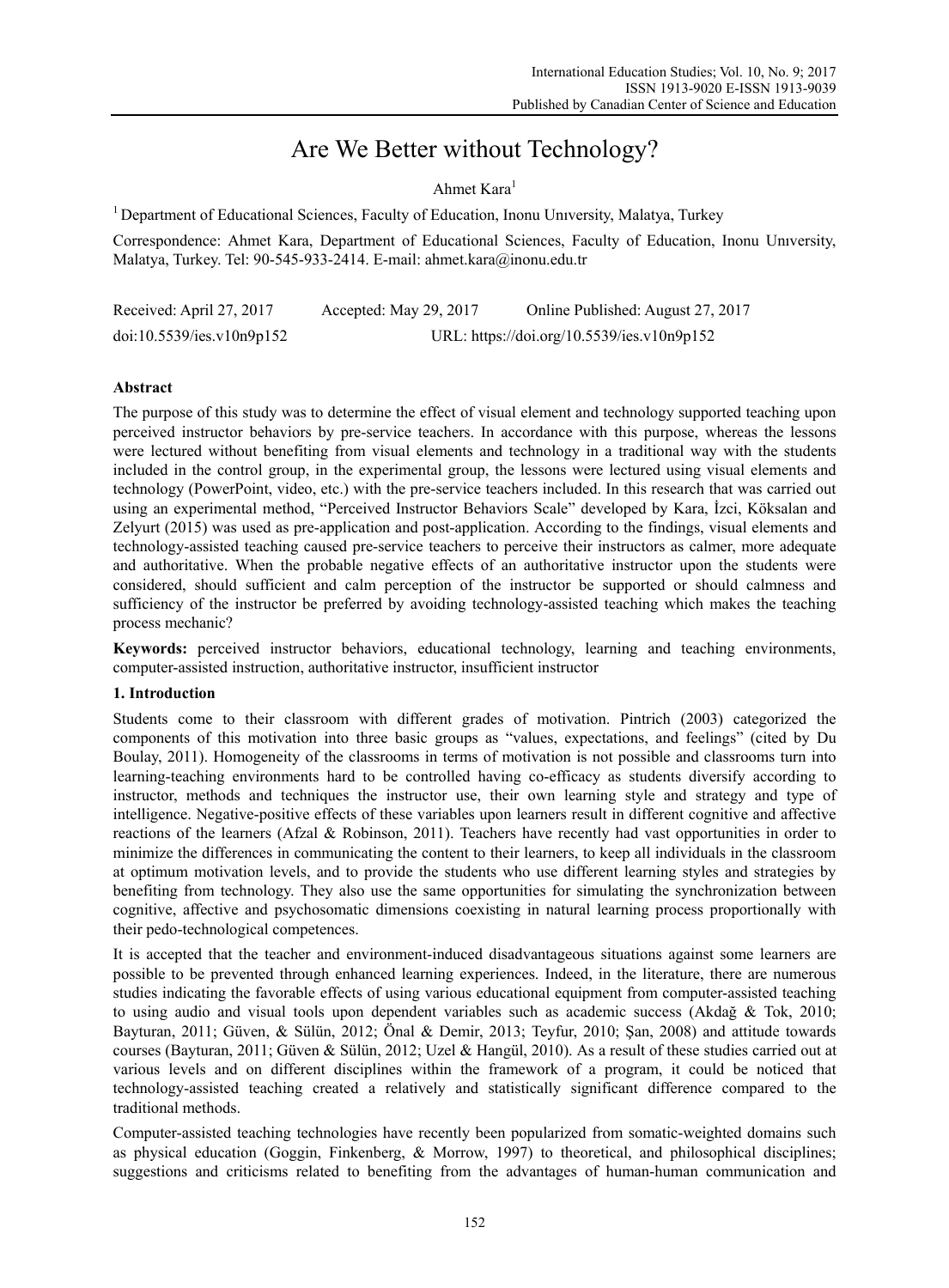maintaining the strengths of traditional education have not been regarded as should be by the researchers for nearly half a century (Adams, 2006; Clark, 2008; Ely, 1970; Ely, 1996; Harlin & Brown, 2007; Reeves, Herrington & Oliver, 2005; Tufte, 2003). A very limited number of studies were noticed to indicate that the control groups lectured with the traditional method had higher success and more positive attitudes towards learning than the experimental groups managed with technology-supported methods (Cosgun-Ögeyik, 2016).

While the popularity of communicating any kind of content at any grade and level using computer technologies has been continuing, the studies in the literature carried out including majority of the possible dependent variables indicate that the outputs differ according to the grades and disciplines (Roehling & Trent-Brown, 2011). It has been noticed that use of technology changed reliability of instructors in accordance with use frequency and quality, whereas reliability up to medium and high levels increased proportionally and linearly, the same increase is not observed as the use of technology increases (Schrodt & Turman, 2005; Schrodt & Witt, 2006), and the highest affection level towards the instructors is measured for the ones using technology at a medium rate (Witt & Schrodt, 2006).

Experimental studies provide the chance of controlling the noisy variables upon independent variables. Because majority of the studies in the literature have a descriptive characteristic, they may miss the quality and extent of the results that emerge in academic success and attitudes of learners related to the relevant disciplines arises from the use of technology. It is beyond argument that combinations of management, content, teacher characteristics, student properties, and frequency and quality of technology use result in different achievements and attitudes (Lowyck, 2014). In the literature, they are also studies indicating that efficient teaching could be fulfilled as result of conscious pedagogical implementations rather than technology alone (Fillion, Limayem, Laferrière, & Mantha, 2010; Smith, Chen, Johnson, O'Brien & Huang-DeVoss, 2012); the methods used in teaching are directly associated with the characteristics of the teacher (Johnson, & McElroy, 2010; Koehler, Newby, & Besser, 2017; Marzano  $\&$  Brown, 2009), the variables create different results among the members of the same group and the same individuals may not react the same way to the same variables at different times (Younie & Leask, 2013); and type, quality and amount of use create different advantages and disadvantages (Yılmazel & Şahin, 2009). When the use of technology is considered from the learners' viewpoint, it was noticed that there are studies reporting that displeasure and resistance to technology start from undergraduate degree and increase at higher grades. In one of these studies, De Silva (2014, pp. xvii-xix), mentions that learners resist against new methods to an extent because they believe that the technology ignores traditional learning methods.

As specific to PowerPoint, Tufte (2003, p. 24) qualified this as a drug "stupefying the individuals, decreasing the quality and security in communication, and making the user boring" in terms of technology use. However, the role of user was not also ignored here. The other studies accepting these deficiencies of PowerPoint also regard these deficiencies to arise from user (Harden, 2008; Harlin & Brown, 2007, Yılmazel & Şahin, 2009).

It has been noticed that the studies have been frequently on fulfilling the acquisitions of skills in cognitive domain in terms of technology use in education, and the balance has been constantly tried to be disturbed in terms of expediting the more easily measurable cognitive skills. Du Bolay (2011) draws attention to the fact that disclaiming other dimensions in order to keep productivity in a domain is fallacious. On the other hand, Calvo and D'Mello (2011, pp. 3-6) mention that the effects of components for organizing the learning experiences upon attitude and perception could reveal different results, any teaching process ignoring other domains could limit learning as a "cold cognitive process," and the learners with perfect cognitive skills but whose emotional domain is ignored could not fulfill the success expected from them in presenting their cognitive skills.

Although we accepted that teachers adapt the technology to their own methodologies, technology also causes changes in various extents in teachers' ways of communicating the content. Considering that the communication skills of teachers could shape affective dynamics of the learning environments, how the methods employed during the teaching process affect the perception of the instructors by the students is a fact to be clarified. In descriptive studies, it is suggested that the speed of teaching process increases in PowerPoint and similar assisted presentations (Yılmazel-Şahin, 2009; Younie & Leask, 2013, p. 43), learning becomes more monotonous and mechanic; and accordingly the affective dimension of learning disappeares (Tufte, 2003), teachers do not behave tolerantly, though rarely (Yılmazel-Şahin, 2009), and accordingly teacher could not be sure of recording the feedback received from the students. However, as the situations disposed by the teachers during a traditional presentation is not mentioned, it remains uncertain whether this is a technology-origin role change and what the role of teacher as one of the fundamental variables in this perception is.

In this research, the effect of visually and technology-assisted teaching upon perceived instructor behaviors was investigated on students who had the opportunity of being a teacher after completing the pedagogical formation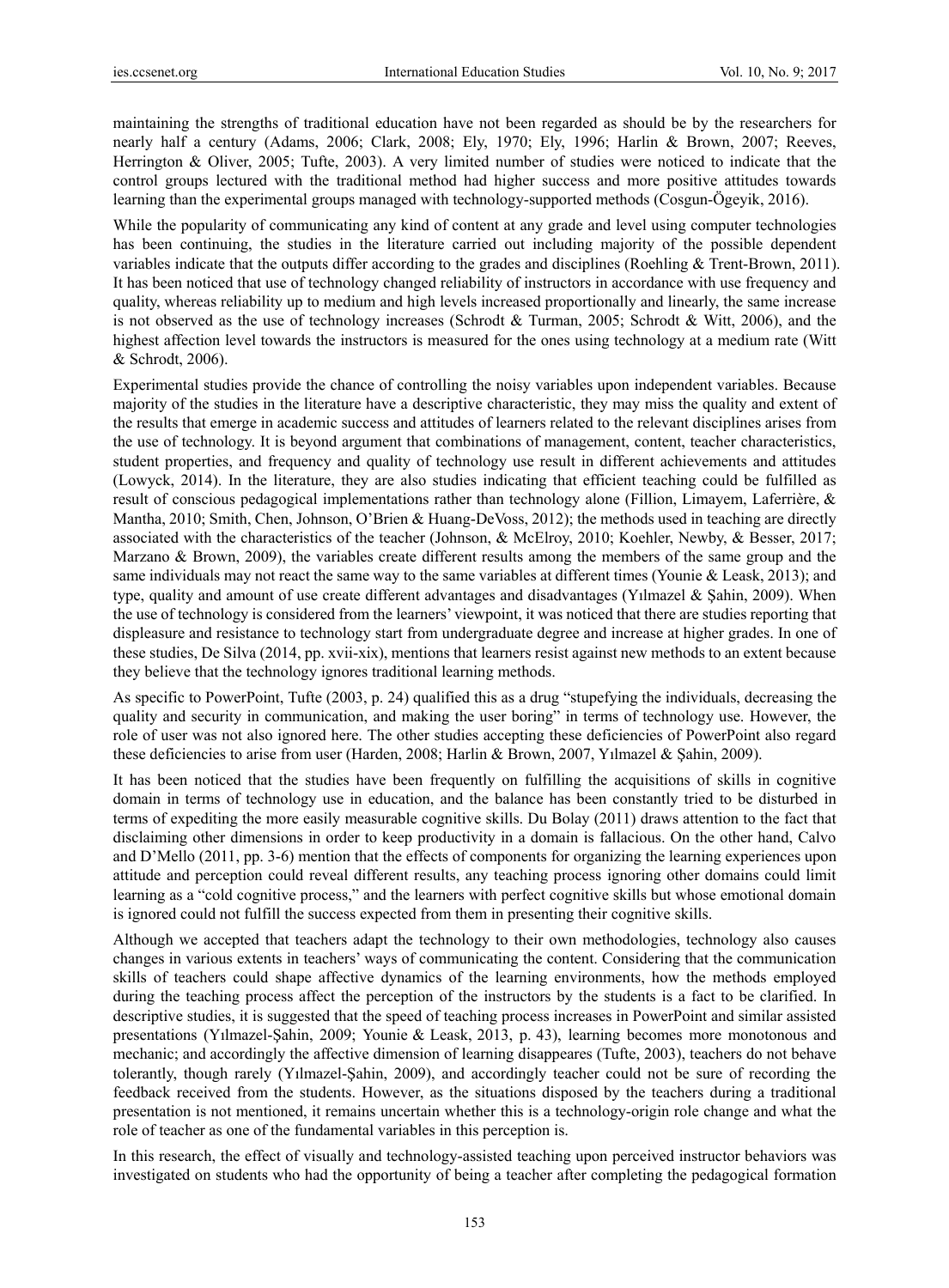training offered by Faculty of Education subsequent to their undergraduate study.

#### *1.1 The Problem Statement*

The fundamental problem of this research was determined as "What is the effect of visual element and technology-assisted teaching on students' perceived instructor behaviors?" Within the framework of this fundamental problem, the sub-problems below were determined.

## *1.2 Sub-Problems*

The present quasi-experimental study sought answers to the following sub-problems;

- In pre-application, was there a significant difference between control and experimental groups in perception of instructor behaviors?

- In post-application, was there a significant difference between control and experimental groups in perception of instructor behaviors?

- Was there a significant difference in perception of instructor behaviors between pre- and post-applications in control groups?

- Was there a significant difference in perception of instructor behaviors between pre- and post-applications in experimental groups?

## **2. Methods**

## *2.1 Process Order*

The present study was carried out using quasi-experimental design (control- and experimental-group pre- test and post-test design). Both in pre-test and post-test, two similar scales were performed to the control and experimental groups at the beginning and end of the study. The researcher tried to determine how visually and technology-assisted teaching affected the perception of instructor behaviors by pre-service teachers. Within the framework of pedagogical formation training offered by İnönü University Faculty of Education for the students who requested to be teacher subsequent to the formation training after completing a 4-year undergraduate education in Turkey. Indeed, it is also available for the already-employed people with the intension of changing to teaching career and is an alternative teacher certification program (Ünişen, 2015; Ünişen & Polat, 2016). The program includes the courses of Introduction to educational Sciences, Teaching Principles and Methods, Assessment and Measurement in Education, Educational Psychology and Classroom Management are lectured in the first term, and the courses of Special Teaching Methods, Teaching Technologies and Material Design, one elective course and Teaching Practice (internship) are lectured in the second term. Each term lasts for 14 weeks. The research was carried out during the first term, and the pre-application was made at the end of the third week. The students were given chance to recognize their instructor. The post-application was administered at the end of the  $12<sup>th</sup>$  week. In summer term of 2016-2017 academic year, 240 students attended the course. The researcher lectured the course of Assessment and Measurement in eight groups including 30 students each. In order to minimize the effect of course time (morning/noon) upon perceived behaviors of the instructor, the researcher included first, third, fifth and seventh group students into the control group, and second, fourth and sixth group students into the experimental group. In the control group, the courses were lectured in traditional methods; books, lesson notes and blackboard were used. In the experimental group, while lecturing the courses, the instructors used PowerPoint slides, drawings, pictures, and graphics from the computers most and rarely the blackboard. In the experimental group, the students watched videos, though little. In the research, there were 120 students in the control and experimental groups. After the scale was administered to both groups, forms of the students who participated into the pre-application but not to the post-application and forms of the students with missing data were excluded; as a result, 88 students were included into the control group, of which 37,5% were male and 62,5% were female; and 93 students were included into the experimental group32,3% were male and 67,7% were female; they ranged from 21 to 28 in age with average of 23,2 years. In this study, the researcher examined how the independent variable as visually and technology-assisted teaching affected the dependent variable as learners' perceived instructor behaviors.

## *2.2 Data Collection and Analysis*

In this research, the Scale of Perceived Instructor Behaviors was used in order to determine the perceived instructor behaviors. The scale included 24 items; and developed by Kara, İzci, Köksalan and Zelyurt (2015). The KMO of the scale was measured .928 and Cronbach's Alpha coefficient was .907 in development process. The scale towards perceived instructor behaviors was a Likert type scale, and included four sub-dimensions as insufficient instructor, nervous instructor, understanding instructor, and authoritative instructor. The five-point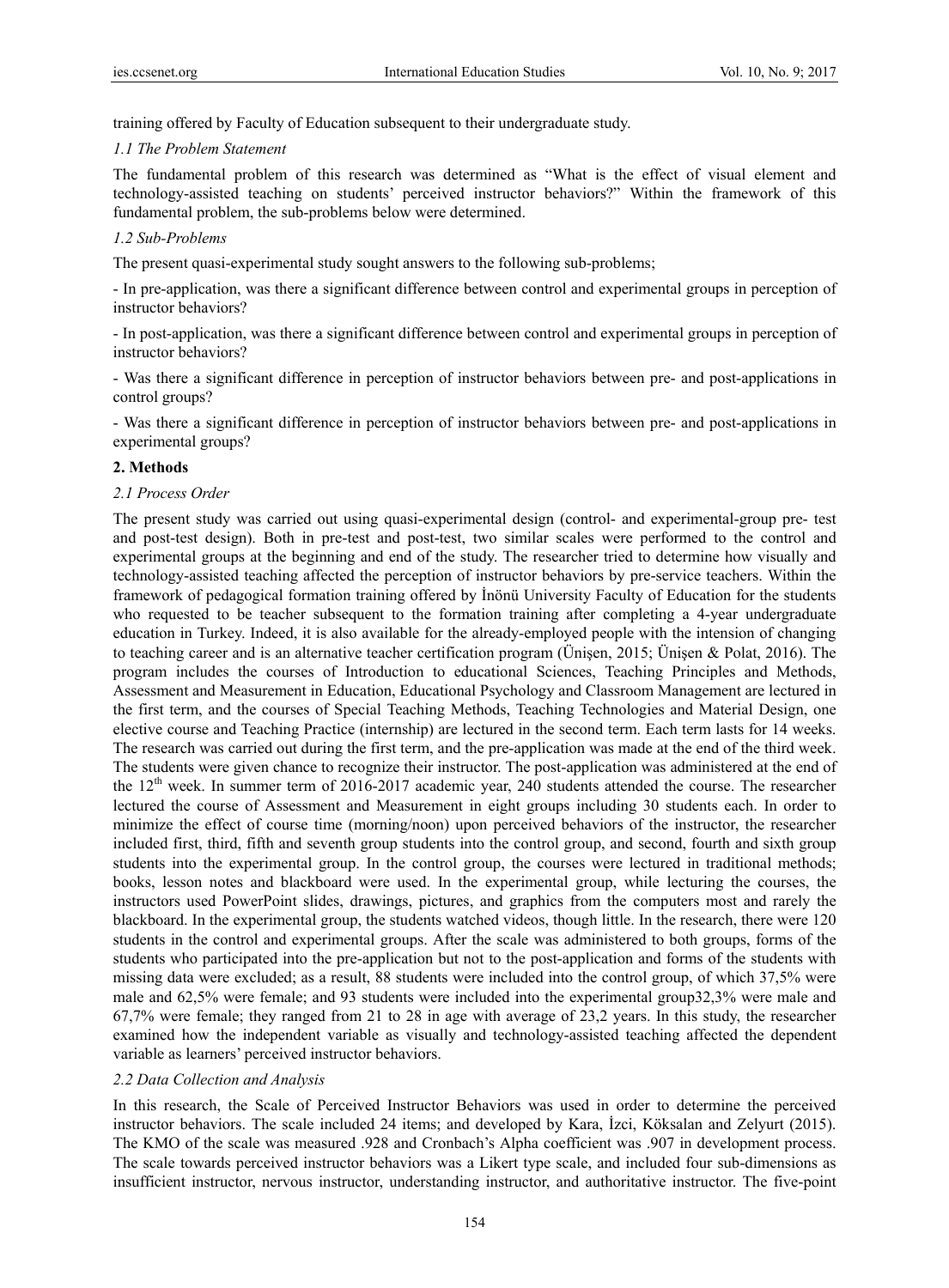grading scale was used as I agree: 5, I partly agree: 4; I have no opinion: 3; I disagree: 2; I totally disagree: 1. The answers to the negative questions were recorded reversely from I totally disagree (1) to I totally agree (5). In perceived instructor behaviors scale, 4 negative expressions were coded reversely. Reliability and validity test results obtained from the scale and performed to the students as pre-test and post-test were presented in Table 1. As could be seen in Table 1, it was concluded that the scale was valid and reliable in post-application as well as in the pre-application.

Table 1. Reliability and validity of the pre- and post-application

|                               | Pre-application | Post-application |  |
|-------------------------------|-----------------|------------------|--|
| KMO                           | .845            | 904              |  |
| Bartlett's Test of Sphericity | 1496.184        | 2027.947         |  |
| Cronbach's Alpha              | 773             | 744              |  |

## *2.3 Analyzing Data*

The data obtained after performing the aforementioned scale to the control and experimental groups were evaluated in SPSS 23.00 program (Statistics Packages for Socials Sciences), and the evaluations were made according to independent and dependent groups t-test of obtained findings. Moreover, Pearson Correlation coefficient was determined in order to determine the relationship between pre-application and post-application.

## **3. Results**

## *3.1 Results Related to the First Sub-Problem*

The results of independent samples t-test related to the first hypothesis as 'In pre-application, was there a significant difference between control and experimental groups in perception of instructor behaviors?" were presented in Table 2.

|                          | Group        | N  | $\bar{x}$ | <b>SD</b> |         | p   |
|--------------------------|--------------|----|-----------|-----------|---------|-----|
|                          | Control      | 88 | 12,28     | 4,26      |         |     |
| Insufficient Instructor  | Experimental | 93 | 11,20     | 3,57      | 1,848   | ,06 |
|                          | Control      | 88 | 16,27     | 3,93      |         |     |
| Nervous Instructor       | Experimental | 93 | 15,73     | 3,67      | 1,128   | ,26 |
|                          | Control      | 88 | 21,85     | 4,27      |         |     |
| Understanding Instructor | Experimental | 93 | 21,19     | 3,97      | $-.557$ | .57 |
|                          | Control      | 88 | 8,00      | 3,05      |         |     |
| Authoritative Instructor | Experimental | 93 | 7,60      | 2,67      | .933    | .35 |

Table 2. Independent samples t-test outcomes of the pre-application

 $Df = 179$ .

As could be seen in the table, differences were noticed between the averages of control group and experimental group participants in four sub-dimensions of the scale. These differences were concluded to be statistically insignificant ( $p>0.05$ ). According to this result, the control group and experimental group were determined to be equal in terms of perceived instructor behaviors in pre-application. In other words, it was concluded that the control group and experimental group participants before the experiment perceived instructors as the same.

## *3.2 Results Related to the Second Sub-Problem*

The results of the independent samples t-test performed for answering the second sub-problem of the research as "In post-application, was there a significant difference between control and experimental groups in perception of instructor behaviors?" were presented in Table 3.

When Table 3 was analyzed, differences were observed between the control group and experimental group score averages in post-application. Independent samples t-test was performed in order to determine whether these differences were significant or not. According to the obtained results, significant differences were observed in two sub-dimensions of the scale  $(t_{insufficient\,instructor}=2,299; p<0.05; t_{nervous\,instructor}=2,108; p<0.05)$ . In terms of this result, experimental group participants were noticed to consider the instructor less insufficient than the control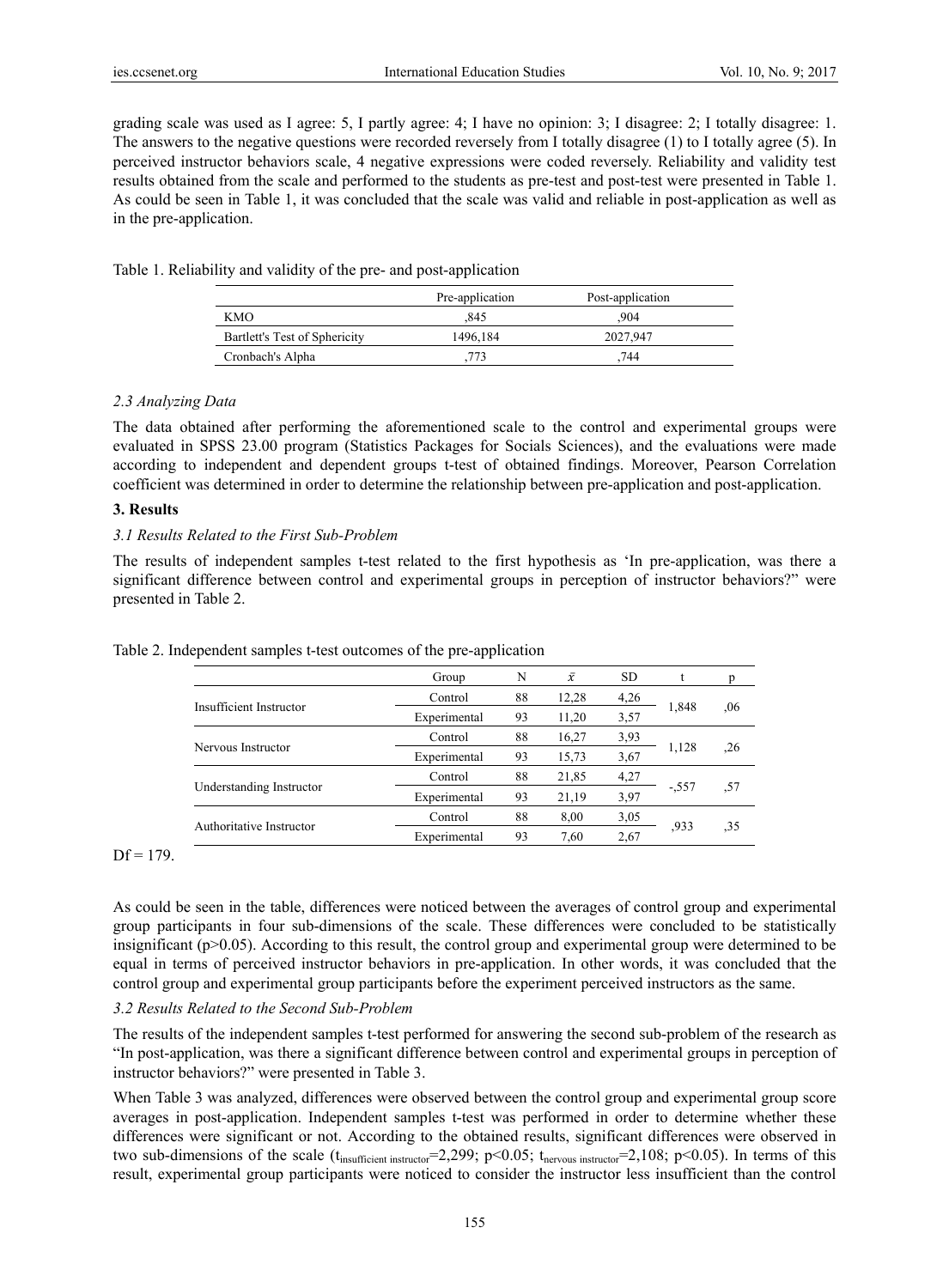group participants were. When the averages in pre-application and post-application were regarded, scores of the participants in the experimental group for perceiving the instructor as insufficient were observed to decrease  $(x_{\text{pre-control insight}})$  inst.<sup> $= 12,28$ ;  $x_{\text{post-control insight}}$  inst.<sup> $= 12,20$ </sup>;  $x_{\text{pre-exper. insight}}$  inst.<sup> $= 11,20$ </sup>;  $x_{\text{post-experi. insuffix}} = 10,76$ ).</sup>

|                          | Group        | N  | $\bar{x}$ | <b>SD</b> |          |     |
|--------------------------|--------------|----|-----------|-----------|----------|-----|
|                          | Control      | 88 | 12,20     | 5,19      |          |     |
| Insufficient Instructor  | Experimental | 93 | 10.76     | 2,99      | 2,299    | ,02 |
|                          | Control      | 88 | 15,96     | 4,47      |          |     |
| Nervous Instructor       | Experimental | 93 | 14,76     | 3,10      | 2,108    | .03 |
|                          | Control      | 88 | 22,26     | 4,81      |          |     |
| Understanding Instructor | Experimental | 93 | 21,11     | 4,72      | 1,611    | .10 |
|                          | Control      | 88 | 8,48      | 3,71      |          |     |
| Authoritative Instructor | Experimental | 93 | 9,05      | 3,20      | $-1,097$ | .27 |

Table 3. Independent samples t-test outcomes of the post-application (Df= 179)

In a sense, it was concluded that visually and technology-assisted activities implemented in the experimental group caused participants to perceive the instructor more sufficient. The result that "an instruction supported with visual elements and technology causes the instructor to be perceived more sufficient" was a significant one. In "nervous instructor" sub-dimension of the scale, it was determined that the participants in the experimental group perceived the instructor as significantly less nervous as the participants in the control group did. In other words, visual elements and technology assisted teaching activities provided instructors to be perceived as less nervous.

#### *3.3 Results Related to the Third Sub-Problem*

The results of the paired samples t-test performed for answering the third sub-problem of the research as "Was there a significant difference in perception of instructor behaviors between pre- and post-applications in control groups?" were presented in Table 4.

|  |  |  | Table 4. Paired samples t-test outcomes of the control group between pre-application and post-application |
|--|--|--|-----------------------------------------------------------------------------------------------------------|
|  |  |  |                                                                                                           |

|                          |                  | Mean  | N  | <b>SD</b> |          | $p_{t}$ |      | $p_{r}$ |
|--------------------------|------------------|-------|----|-----------|----------|---------|------|---------|
|                          | Pre-application  | 12.28 | 88 | 4,26      |          |         |      |         |
| Insufficient Instructor  | Post-application | 12.20 | 88 | 5,19      | ,175     | .861    | .611 | ,000    |
|                          | Pre-application  | 16,27 | 88 | 3,93      |          |         |      |         |
| Nervous Instructor       | Post-application | 15,96 | 88 | 4,47      | .738     | .463    | .576 | ,000    |
|                          | Pre-application  | 21,85 | 88 | 4,27      |          |         | .604 | ,000    |
| Understanding Instructor | Post-application | 22,26 | 88 | 4,81      | $-941$   | ,349    |      |         |
|                          | Pre-application  | 8,00  | 88 | 3,05      |          |         | .583 |         |
| Authoritative Instructor | Post-application | 8.48  | 88 | 3,71      | $-1,456$ | ,149    |      | ,000    |

 $Df = 87.$ 

It was noticed that there were no differences between the pre-application and post-application in terms of control group participants' perceptions of the instructor behaviors ( $p_1 > 0.05$ ). Significantly high ( $p_r < 0.05$ ) Pearson Product-Moment correlation between pre-application and post-application score averages in the control group (r>0.57) indicated the determination, namely no change, in perception of the participants.

#### *3.4 Results Related to the Fourth Sub-Problem*

The results of the paired samples t-test performed for answering the fourth sub-problem of the research as "Was there a significant difference in perception of instructor behaviors between pre- and post-applications in experimental groups?" were presented in Table 5.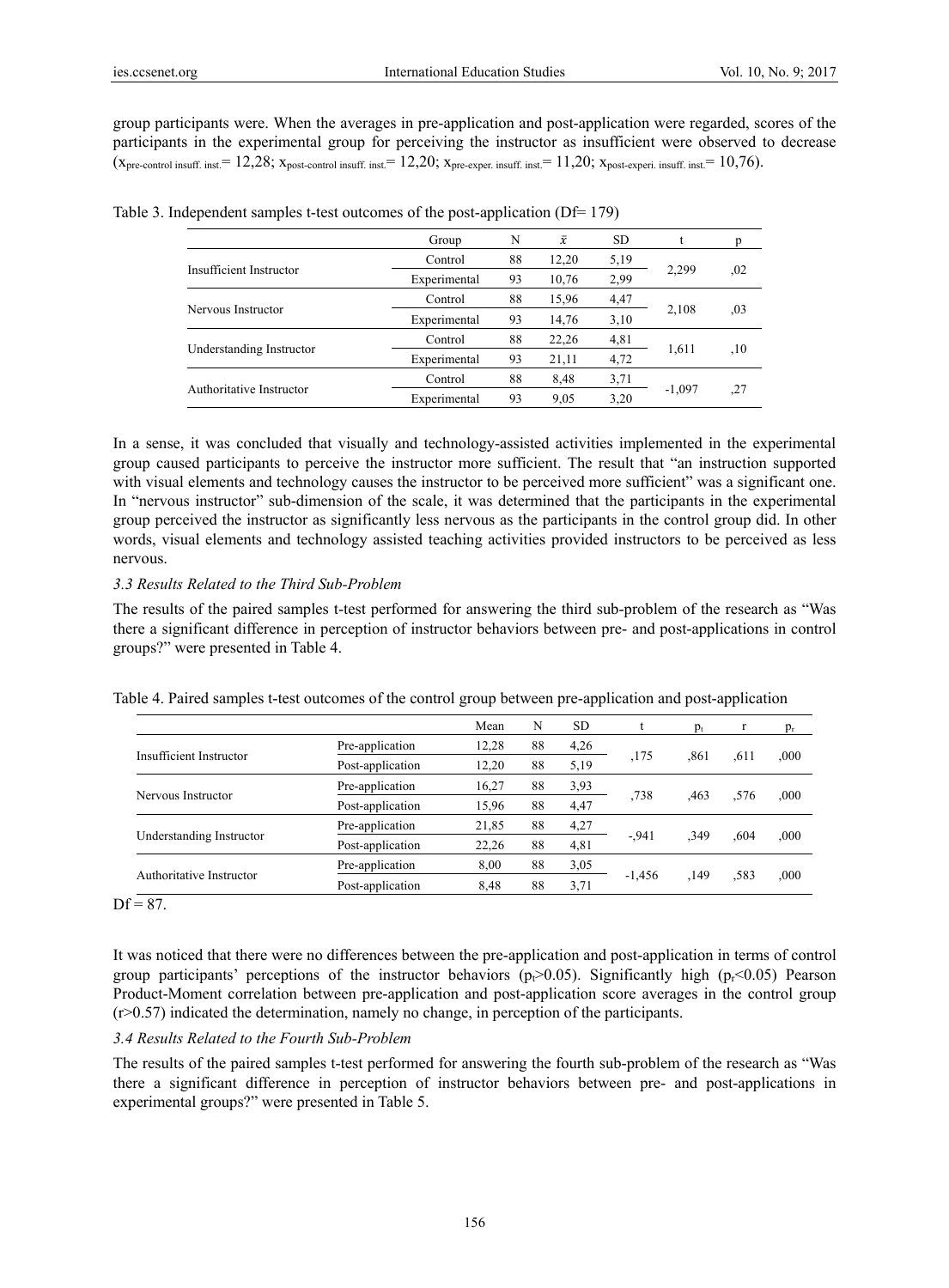|                          |                  | Mean  | N  | SD.  |          | $p_t$ | r    | $p_{r}$ |
|--------------------------|------------------|-------|----|------|----------|-------|------|---------|
|                          | Pre-application  | 11,20 | 93 | 3,57 |          |       |      |         |
| Insufficient Instructor  | Post-application | 10,76 | 93 | 2,99 | 1.244    | ,217  | .471 | ,000    |
|                          | Pre-application  | 15,73 | 93 | 3,67 |          |       |      |         |
| Nervous Instructor       | Post-application | 14,76 | 93 | 3,10 | 2,539    | .013  | .535 | ,000    |
|                          | Pre-application  | 21,19 | 93 | 3,97 |          |       | .635 | ,000    |
| Understanding Instructor | Post-application | 21.11 | 93 | 4,72 | .743     | .460  |      |         |
|                          | Pre-application  | 7,60  | 93 | 2,67 |          | .000  | .581 |         |
| Authoritative Instructor | Post-application | 9.05  | 93 | 3,20 | $-5,123$ |       |      | ,000    |

|  |  |  |  | Table 5. Paired samples t-test outcomes of the experimental group between pre-application and post-application |  |
|--|--|--|--|----------------------------------------------------------------------------------------------------------------|--|
|  |  |  |  |                                                                                                                |  |

When Table 5 was analyzed, it was noticed that experimental group participants' way of perceiving the instructor behavior was noticed to differ in pre-application and post-application. In "nervous instructor" sub-dimension, a significant difference was determined between pre-application and post-application ( $X_{pre}$  nervous instr =15.73;  $X_{post}$ nervous instr =14.76;  $p_t$ <0.05). According to this result, visual element and technology-assisted teaching led participants perceive the instructors less nervous. A medium level positive significant relationship was also observed between the pre-application and post-application. In "authoritative instructor" sub-dimension, significant difference was obtained between the pre-application and post-application ( $X_{pre}$  authoritative instr =7.60;  $X_{\text{post authoritative instr}} = 9.05$ ;  $p_1 \le 0.05$ ). Visual element and technology-assisted teaching caused students to perceive the instructor as more authoritative because authoritative score averages of the students in the post-application was found to be significantly higher.

#### **4. Discussion and Conclusion**

This research was carried out for determining how visual element and technology-assisted teaching courses affected students' perceiving the instructor behaviors. According to this purpose, whereas the courses in the control groups were lectured in a traditional way without using visual elements and technology, the courses in the experimental groups were lectured benefiting frequently from visual elements and technology. For determining how the students perceived the instructor, Perceived Instructor Behaviors scale was used for measurements in the pre-application and post-application.

When the results of the research were considered, the participants in the experimental groups rather than the ones in the control group perceived the instructor less insufficient in post-application. Visual elements and technology-assisted teaching caused participants to perceive the instructors as sufficient. Visual and technology-content courses provided positive contribution upon the pedagogical efficiency of the instructors. The positive feeling of the students who perceived the instructor as sufficient was one of the most significant source of motivation for them. These positive feelings support students to respond positively to the instructions, directions, requests and offers of the instructor positively and to participate into in-class activities. So that there will be no psychological obstacle for the students to accomplish fulfilling the requirements of the course. The findings of the studies emphasizing that both computer-assisted teaching implementations and use of audio and visual equipment positively affected the students' attitudes towards lectures and hence academic success (Akdağ & Tok, 2010; Bayturan, 2011; Güven, & Sülün, 2012; Önal & Demir, 2013; Teyfur, 2010; Şan, 2008) supported the findings of this research. From another viewpoint, these positive feelings are expected the instructor to have success.

In another result of the research, the participants in the experimental group perceived the instructor as significantly less nervous than the ones in the control group in post-application in "nervous instructor" sub-dimension. This indicated visual elements and technology-assisted teaching provided students to perceive the instructor less nervous. The research, in general sense, indicated that visual elements and technology-assisted teaching caused participants to perceive the instructor as more sufficient and calmer. This finding was also supported with the findings of the studies carried out by Bayturan (2011), Güven and Sülün (2012), Önal and Demir (2013), and Teyfur (2010). Behaviors of the students who do not perceive the instructor nervous in the classroom becomes positive.

Teacher image is rather distorted in Turkish press (Polat & Ünişen, 2016). Any amount of nervousness perceived in the instructor may cause the students feel lack of affectional security. For that reason, should visual elements and technology-assisted teaching causing instructors to be perceived as calm by the students be popularized, or should the teaching process be cleared of visual elements and technology when considered in the last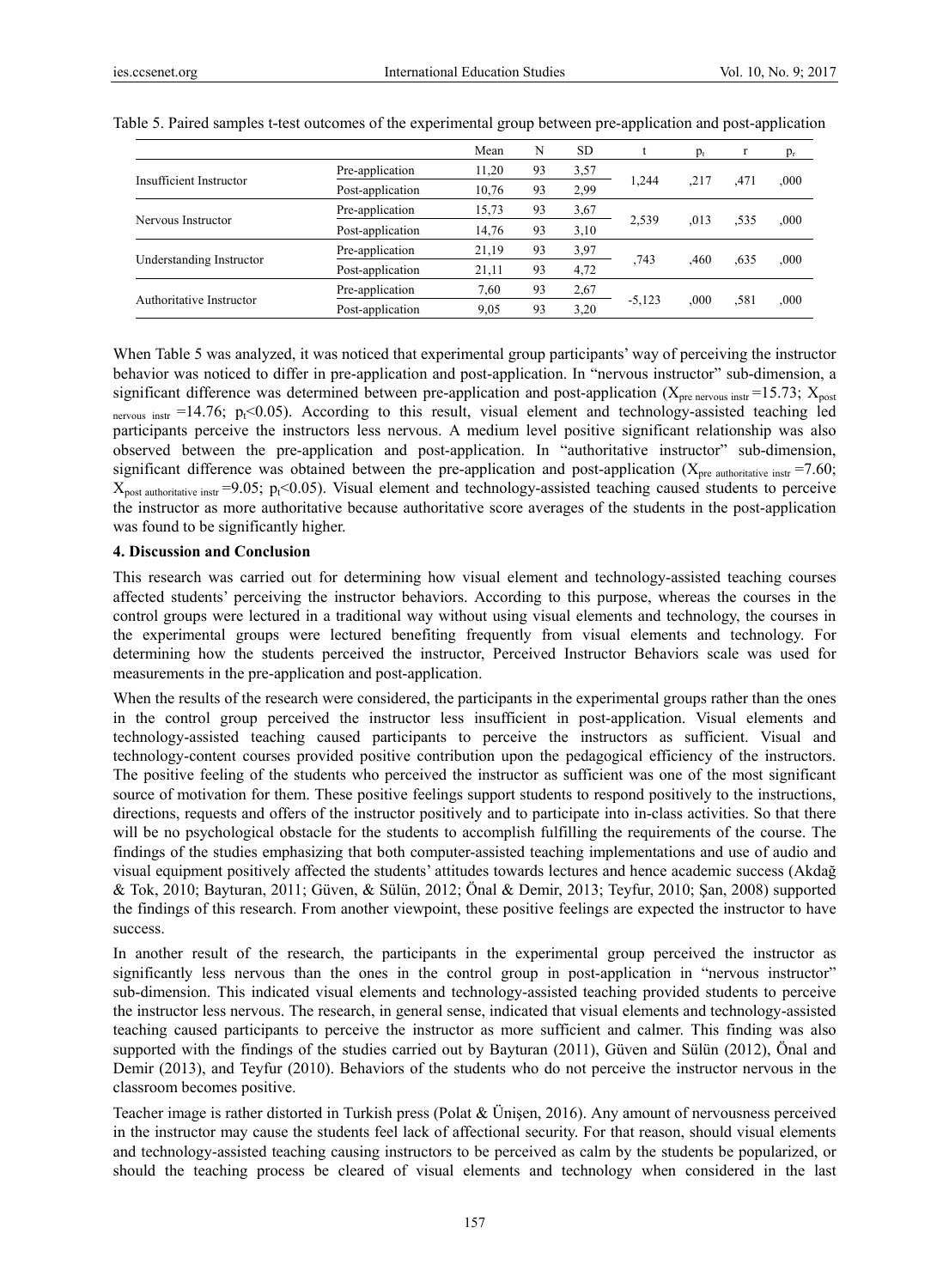sub-problem of the research as "visual element and technology-assisted teaching caused students to perceive the instructor as authoritative." In the research, visual element and technology-assisted teaching caused students to perceive the instructor as calm and authoritative at the same time. When the results of some studies in the literature were considered (Adams, 2006; Clark, 2008; Ely, 1970; Ely, 1996; Harlin & Brown, 2007; Reeves, Herrington & Oliver, 2005; Tufte, 2003), the present study caused emergence some questions such as which elements of traditional human to human methods should we strictly stick to, or is it necessary to minimize the use of visual elements and technology in order to minimize perception of the instructor as authoritative? In other words, should we prefer a calm instructor using visual materials and technology-assisted methods or a democratic one using traditional methods? In their study, Coşgun-Ögeyik (2016) reported that students developed more positive attitudes in traditional teaching methods rather than the technology-assisted methods, and this deepened the dilemma revealed in this research. De Silva (2014) also expressed that students reacted to technology. Kalyuga (2011) stated that elements of affective domain played the key role in investing the cognitive domain resources into learning process. For those reason, what should be our priority? An authoritative instructor or a calm instructor…

#### **References**

- Adams, C. (2006). PowerPoint, habits of mind, and classroom culture. *Journal of Curriculum Studies*, *38*(4), 389-411. https://doi.org/10.1080/00220270600579141
- Afzal, S., & Robinson, P. (2011). Natural affect data: Collection and annotation. In *New perspectives on affect and learning technologies* (pp. 55-70). Springer New York. https://doi.org/10.1007/978-1-4419-9625-1\_5
- Akdağ, M., & Tok, H. (2010). Geleneksel öğretim ile Powerpoint sunum destekli öğretimin öğrenci erişisine etkisi. *Eğitim ve Bilim*, *33*(147), 26-34.
- Bayturan, S. (2011). *Ortaöğretim matematik eğitiminde bilgisayar destekli öğretimin, öğrencilerin başarıları, tutumları ve bilgisayar öz-yeterlik algıları üzerindeki etkisi* (Doctoral dissertation, DEÜ Eğitim Bilimleri Enstitüsü).
- Clark, J. (2008). Powerpoint and Pedagogy: Maintaining Student Interest in University Lectures. *College Teaching*, *56*(1), 39-44. https://doi.org/10.3200/CTCH.56.1.39-46
- Cosgun Ögeyik, M. (2016). The effectiveness of PowerPoint presentation and conventional lecture on pedagogical content knowledge attainment. *Innovations in Education and Teaching International*, *3297*(December), 1-8. https://doi.org/10.1080/14703297.2016.1250663
- De Silva, E. (Ed.). (2014). *Cases on Research-Based Teaching Methods in Science Education*. IGI Global.
- Du Boulay, B. (2011). Towards a motivationally intelligent pedagogy: How should an intelligent tutor respond to the unmotivated or the demotivated? In *New perspectives on affect and learning technologies* (pp. 41-52). Springer New York. https://doi.org/10.1007/978-1-4419-9625-1\_4
- Ely, D. (1999). Toward a philosophy of instructional technology: Thirty years on. *British Journal of Educational Technology*, *30*(4), 305-310. doi: 10.1111/1467-8535.00120
- Ely, D. P. (1970). Toward a philosophy of instructional technology. *British Journal of Educational Technology*, *1*(2), 81-94. https://doi.org/10.1111/j.1467-8535.1970.tb00522.x
- Fillion, G., Limayem, M., Laferrière, T., & Mantha, R. (2010). Onsite and online students' and professors' perceptions of ICT use in higher education. In *Novel developments in Web-based learning technologies: Tools for modern teaching* (pp. 83-117). IGI Global. https://doi.org/10.4018/978-1-60566-938-0.ch006
- Goggin, N. L., Finkenberg, M. E., & Morrow, J. R. (1997). Instructional technology in higher education teaching. *Quest*, *49*(3), 280-290.
- Güven, G., & Sülün, Y. (2012). Bilgisayar destekli öğretimin 8. sınıf fen ve teknoloji dersindeki akademik başarıya ve öğrencilerin derse karşı tutumlarına etkisi. *Türk Fen Eğitimi Dergisi*, *9*(1), 68-79.
- Harden, R. M. (2008) Death by PowerPoint-the need for a 'fidget index', Medical Teacher, 30:9-10, 833-835, DOI: 10.1080/01421590802307743
- Harlin, R. & Brown, V., (2007) Issues in Education: The Power of PowerPoint: Is it in the User or the Program? *Childhood Education*, 83:4, 231-233, https://doi.org/10.1080/00094056.2007.10522920
- Johnson, B., & McElroy, T. M. (2010). *The edutainer: Connecting the art and science of teaching*. R&L Education.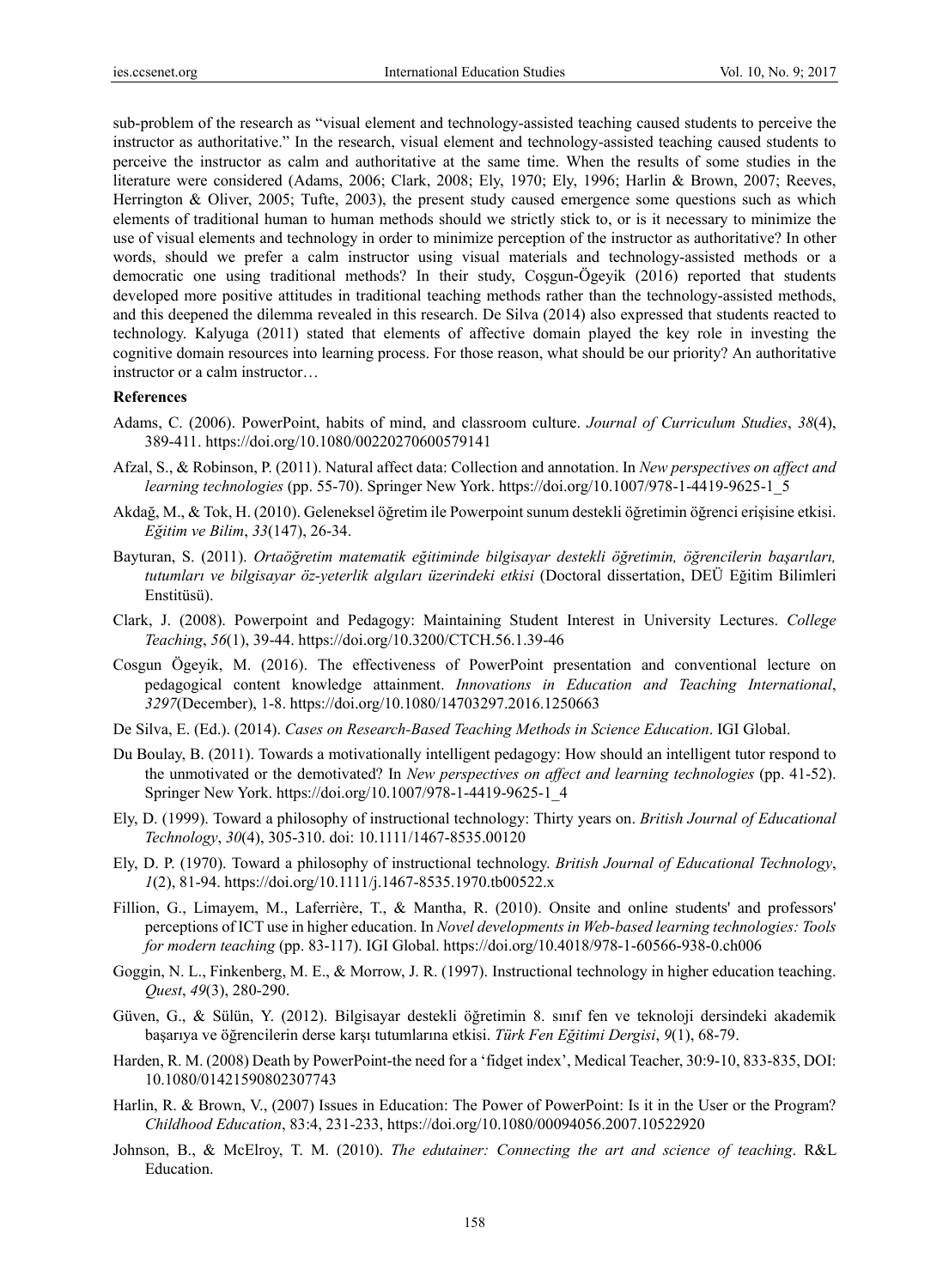- Kalyuga, S. (2011). Cognitive load in adaptive multimedia learning. In *New perspectives on affect and learning technologies* (pp. 203-215). Springer New York. https://doi.org/10.1007/978-1-4419-9625-1\_15
- Kara, A., İzci, E., Köksalan, B., & Zelyurt, H. (2015). Algılanan öğretim elemanı davranışları ölçeğinin geliştirilmesi. *The Journal of International Lingual Social and Educational Sciences*, *1*(1), 21-32. Retrieved from http://dergipark.gov.tr/jilses/issue/22303/239184
- Koehler, A. A., Newby, T. J., & Besser, E. D. (2017). In the eye of the beholder: using student narratives to explore memorable teachers. *Educational Review*, *69*(2), 158-180. https://doi.org/10.1080/00131911.2016.1176011
- Lowyck, J. (2014). Bridging learning theories and technology-enhanced environments: A critical appraisal of its history. In *Handbook of research on educational communications and technology* (pp. 3-20). Springer New York. https://doi.org/10.1007/978-1-4614-3185-5\_1
- Marzano, R. J., & Brown, J. L. (2009). *A handbook for the art and science of teaching*. ASCD.
- Önal, N., & Demir, C. G. (2013). Yedinci sınıflarda bilgisayar destekli geometri öğretiminin öğrenci başarısına etkisi. *Turkish Journal of Education*, *2*(1).
- Polat, H., & Ünişen, A. (2016). An analysis of teacher news in Turkish printed media within the context of teachers' image. *Cogent Education*, *3*(1), 1179614. http://dx.doi.org/10.1080/2331186X.2016.1179614
- Reeves, T. C., Herrington, J., & Oliver, R. (2005). Design research: A socially responsible approach to instructional technology research in higher education. *Journal of Computing in Higher Education*, *16*(2), 96-115. https://doi.org/10.1007/BF02961476
- Roehling, P. V, & Trent-Brown, S. (2011). Differential use and benefits of PowerPoint in upper level versus lower level courses. *Technology Pedagogy and Education*, *20*(1), 113-124. https://doi.org/10.1080/1475939x.2011.554018
- Şan, İ. (2008). *Sekizinci sınıf öğrencilerinin özdeşlik konusu erişilerine görselleştirmenin etkisi* (Master dissertation, Eskişehir Osmangazi Üniversitesi Fen Bilimleri Enstitüsü).
- Schrodt, P., & Turman, P. D. (2005). The impact of instructional technology use, course design, and sex differences on students' initial perceptions of instructor credibility. *Communication Quarterly*, *53*(2), 177-196. https://doi.org/10.1080/01463370500090399
- Schrodt, P., & Witt, P. L. (2006). Students' attributions of instructor credibility as a function of students' expectations of instructional technology use and nonverbal. *Communication Education*, *55*(1), 1-20. https://doi.org/10.1080/03634520500343335
- Smith, R. E., Chen, H. L., Johnson, M., O'Brien, A. J., & Huang-DeVoss, C. (2012). Priorities in the classroom: pedagogies for high performance learning spaces. In *Informed design of educational technologies in higher education: Enhanced learning and teaching* (pp. 474-495). IGI Global. https://doi.org/10.4018/978-1-61350-080-4.ch024
- Teyfur, E. (2010). Yapılandırmacı teoriye göre hazırlanmış bilgisayar destekli öğretimin 9. sınıf coğrafya dersinde öğrenci başarısı ve tutumuna etkisi. *Ahi Evran Üniversitesi Eğitim Fakültesi Dergisi*, *11*(3), 85-106.
- Tufte, E. R. (2003). *The cognitive style of powerpoint*. Cheshire, CT: Graphics Press LLC.
- Ünişen, A. (2015). Historians or history teachers? A qualitative study in pedagogical formation program in Turkey. *Journal of Education and Training Studies*, *4*(1), 202-214. https://doi.org/10.11114/jets.v4i1.1075
- Ünişen, A., & Polat, H. (2016). From the pulpits to the boards: A study on prospective second career teachers in Turkey. *International Education Studies*, *9*(9), 170. https://doi.org/10.5539/ies.v9n9p170
- Uzel, D., & Hangül, T. (2010). Bilgisayar destekli öğretimin (BDÖ) 8. sınıf matematik öğretiminde öğrenci tutumuna etkisi ve BDÖ hakkında öğrenci görüşleri. *Necatibey Eğitim Fakültesi Elektronik Fen ve Matematik Eğitimi Dergisi*, *4*(2).
- Witt, Pa. L. & Schrodt, P. (2006). The influence of instructional technology use and teacher immediacy on student affect for teacher and course. *Communication Reports*, *19*(1), 1-15. https://doi.org/10.1080/089342105003 09843
- Yilmazel Sahin, Y. (2009). A comparison of graduate and undergraduate teacher education students' perceptions of their instructors' use of Microsoft PowerPoint. *Technology, Pedagogy and Education*, *18*(3), 361-380. https://doi.org/10.1080/14759390903335866
- Younie, S., & Leask, M. (2013). *Teaching with technologies: The essential guide*. McGraw-Hill Education (UK).